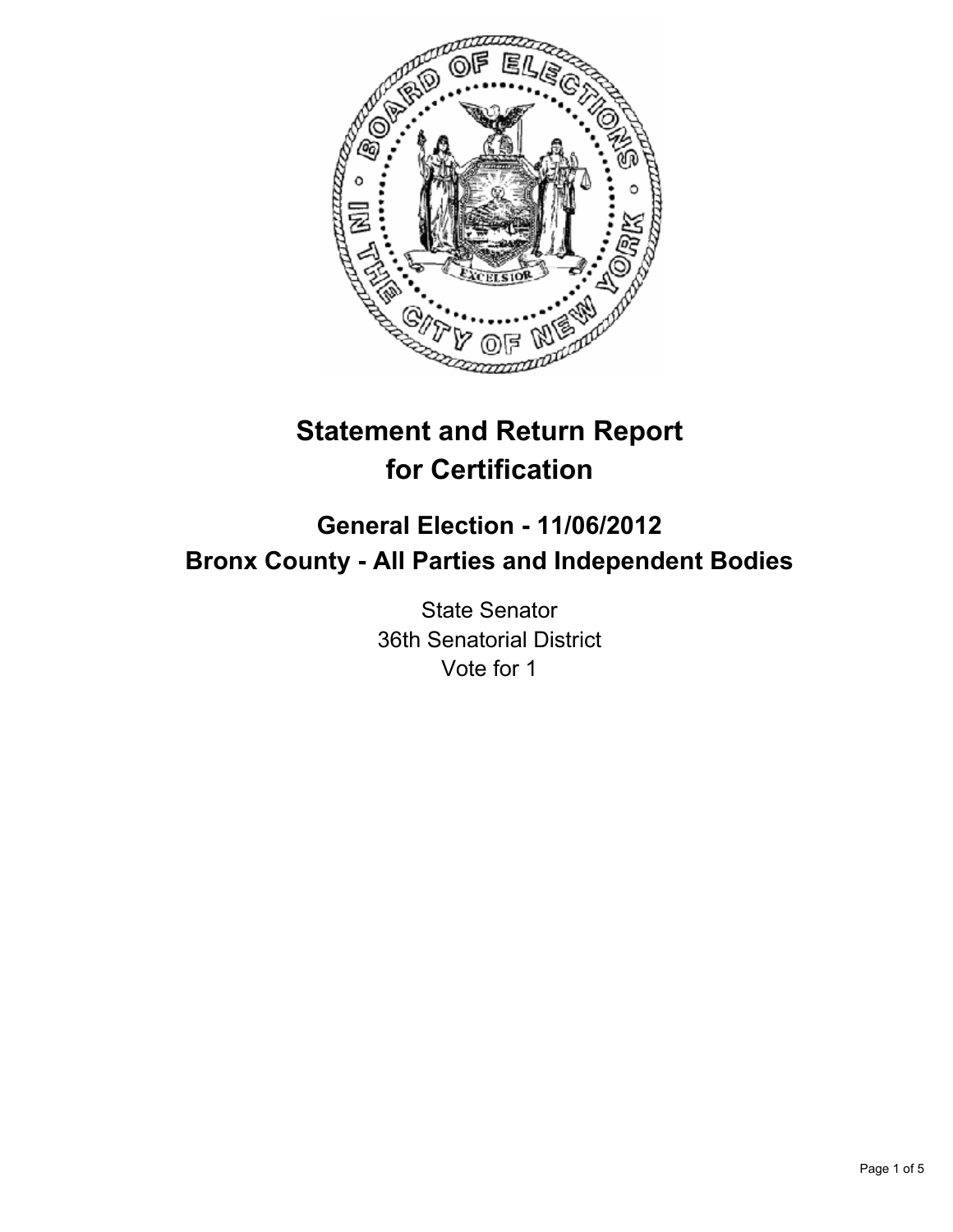

### **Assembly District 78**

| <b>PUBLIC COUNTER</b>                                    | 1,603 |
|----------------------------------------------------------|-------|
| <b>EMERGENCY</b>                                         | 0     |
| ABSENTEE/MILITARY                                        | 39    |
| FEDERAL                                                  | 8     |
| SPECIAL PRESIDENTIAL                                     | 0     |
| <b>AFFIDAVIT</b>                                         | 270   |
| <b>Total Ballots</b>                                     | 1,920 |
| Less - Inapplicable Federal/Special Presidential Ballots | (8)   |
| <b>Total Applicable Ballots</b>                          | 1,912 |
| RUTH H. THOMPSON (DEMOCRATIC)                            | 1,459 |
| ROBERT L. DIAMOND (CONSERVATIVE)                         | 86    |
| MATTHEW M. CRUZ (WRITE-IN)                               |       |
| <b>Total Votes</b>                                       | 1,546 |
| Unrecorded                                               | 366   |

#### **Assembly District 80**

| <b>PUBLIC COUNTER</b>                                    | 11,541 |
|----------------------------------------------------------|--------|
| <b>EMERGENCY</b>                                         | 0      |
| ABSENTEE/MILITARY                                        | 226    |
| FEDERAL                                                  | 56     |
| <b>SPECIAL PRESIDENTIAL</b>                              | 0      |
| <b>AFFIDAVIT</b>                                         | 1,533  |
| <b>Total Ballots</b>                                     | 13,356 |
| Less - Inapplicable Federal/Special Presidential Ballots | (56)   |
| <b>Total Applicable Ballots</b>                          | 13,300 |
| RUTH H. THOMPSON (DEMOCRATIC)                            | 10,783 |
| ROBERT L. DIAMOND (CONSERVATIVE)                         | 345    |
| ALEJANDRO RANGEL (WRITE-IN)                              | 1      |
| CORNEL WEST (WRITE-IN)                                   | 1      |
| SHANIKA LIVINGSTON (WRITE-IN)                            | 1      |
| UNATTRIBUTABLE WRITE-IN (WRITE-IN)                       | 3      |
| <b>Total Votes</b>                                       | 11,134 |
| Unrecorded                                               | 2,166  |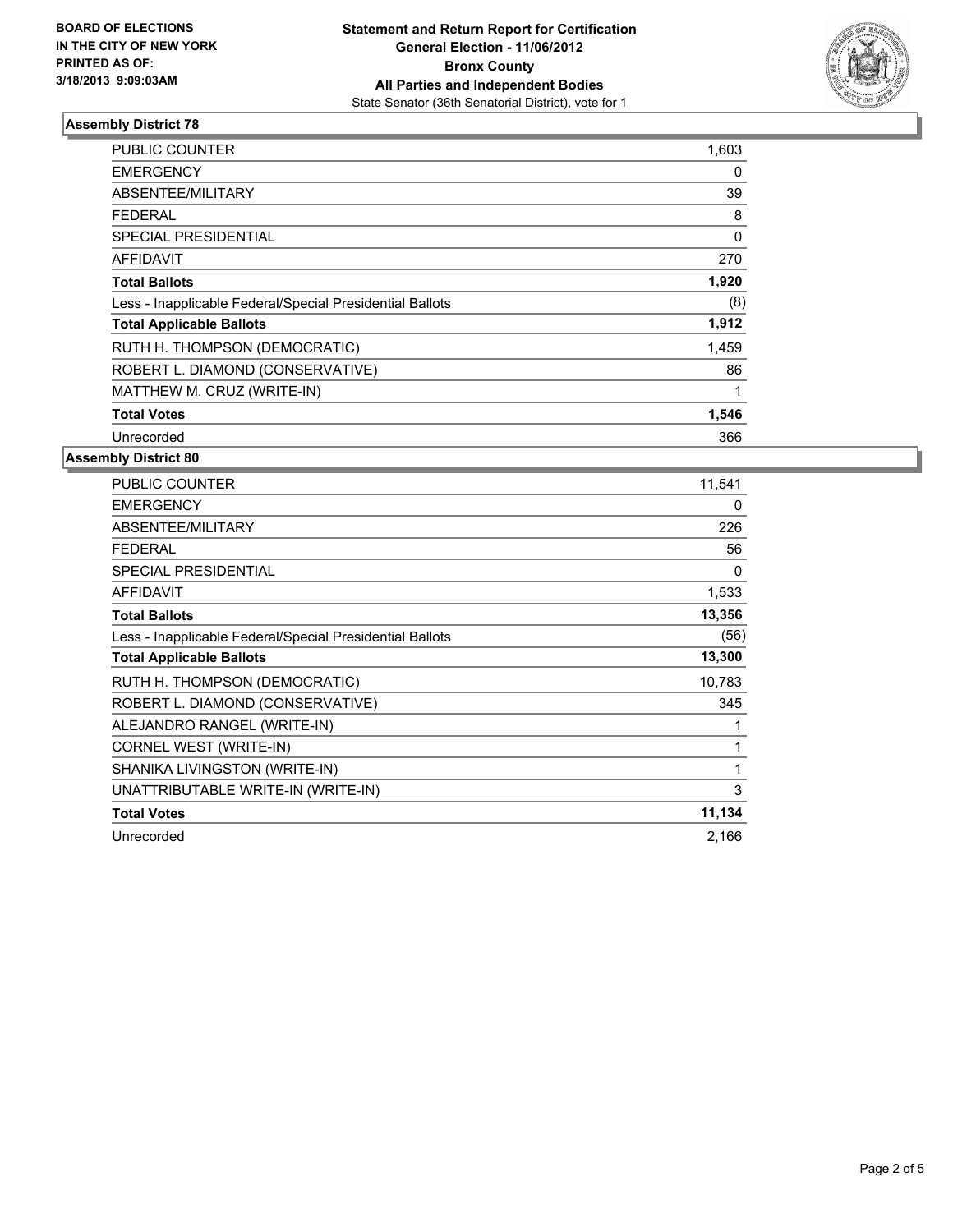

### **Assembly District 81**

| <b>PUBLIC COUNTER</b>                                    | 6,464 |
|----------------------------------------------------------|-------|
| <b>EMERGENCY</b>                                         | 0     |
| <b>ABSENTEE/MILITARY</b>                                 | 166   |
| <b>FEDERAL</b>                                           | 35    |
| <b>SPECIAL PRESIDENTIAL</b>                              | 0     |
| <b>AFFIDAVIT</b>                                         | 842   |
| <b>Total Ballots</b>                                     | 7,507 |
| Less - Inapplicable Federal/Special Presidential Ballots | (35)  |
| <b>Total Applicable Ballots</b>                          | 7,472 |
| RUTH H. THOMPSON (DEMOCRATIC)                            | 6,204 |
| ROBERT L. DIAMOND (CONSERVATIVE)                         | 186   |
| JEFFREY D KLEIN (WRITE-IN)                               | 2     |
| MICHAEL WELCH (WRITE-IN)                                 | 1     |
| SIMCHA FELDER (WRITE-IN)                                 | 1     |
| <b>Total Votes</b>                                       | 6,394 |
| Unrecorded                                               | 1.078 |

#### **Assembly District 82**

| <b>PUBLIC COUNTER</b>                                    | 15,698         |
|----------------------------------------------------------|----------------|
| <b>EMERGENCY</b>                                         | 0              |
| ABSENTEE/MILITARY                                        | 422            |
| FEDERAL                                                  | 47             |
| SPECIAL PRESIDENTIAL                                     | 0              |
| <b>AFFIDAVIT</b>                                         | 807            |
| <b>Total Ballots</b>                                     | 16,974         |
| Less - Inapplicable Federal/Special Presidential Ballots | (47)           |
| <b>Total Applicable Ballots</b>                          | 16,927         |
| RUTH H. THOMPSON (DEMOCRATIC)                            | 14,597         |
| ROBERT L. DIAMOND (CONSERVATIVE)                         | 344            |
| UNATTRIBUTABLE WRITE-IN (WRITE-IN)                       | $\overline{2}$ |
| <b>Total Votes</b>                                       | 14,943         |
| Unrecorded                                               | 1.984          |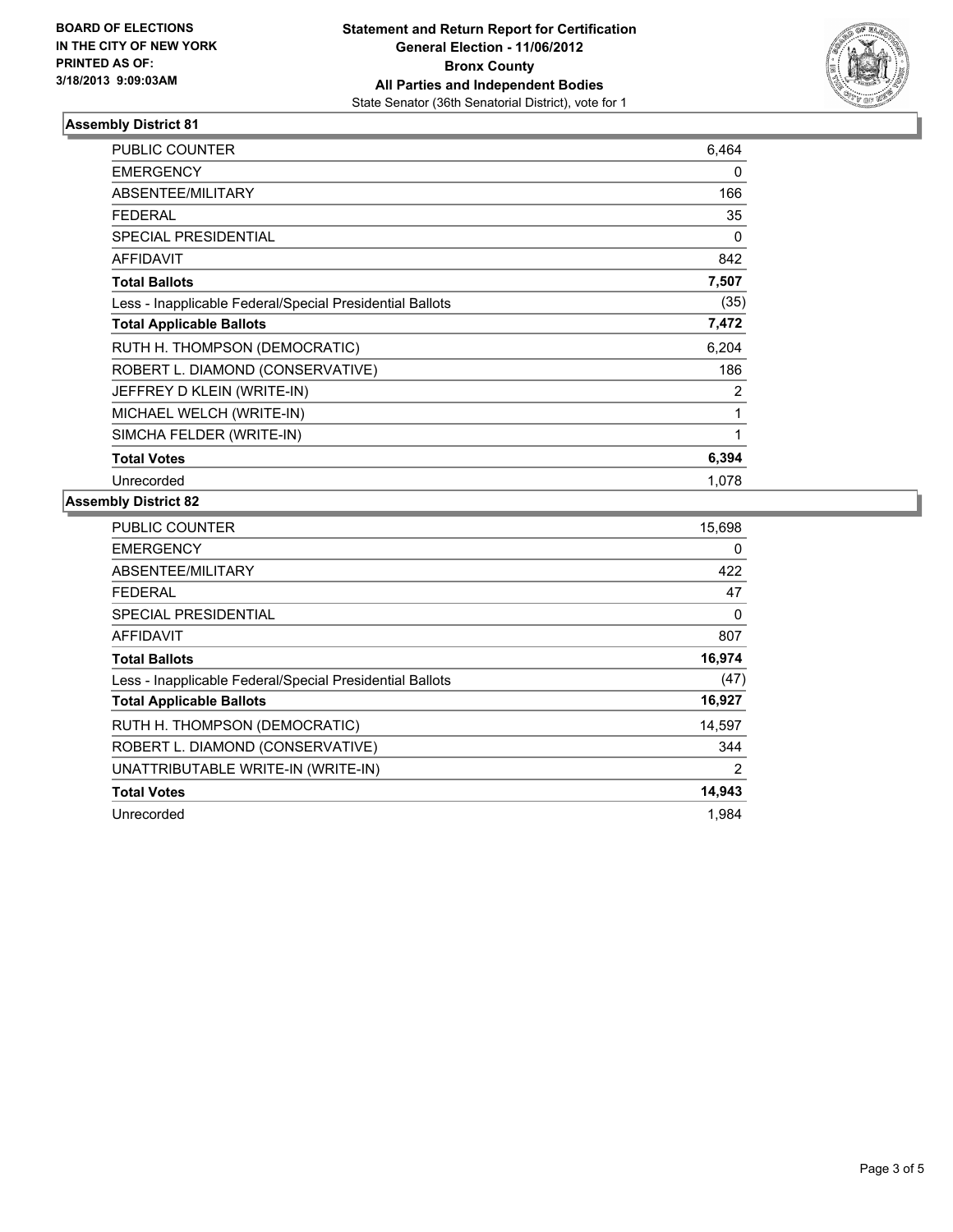

#### **Assembly District 83**

| <b>PUBLIC COUNTER</b>                                    | 34,841 |
|----------------------------------------------------------|--------|
| <b>EMERGENCY</b>                                         | 21     |
| <b>ABSENTEE/MILITARY</b>                                 | 871    |
| <b>FEDERAL</b>                                           | 113    |
| <b>SPECIAL PRESIDENTIAL</b>                              | 0      |
| <b>AFFIDAVIT</b>                                         | 3,516  |
| <b>Total Ballots</b>                                     | 39,362 |
| Less - Inapplicable Federal/Special Presidential Ballots | (113)  |
| <b>Total Applicable Ballots</b>                          | 39,249 |
| RUTH H. THOMPSON (DEMOCRATIC)                            | 34,570 |
| ROBERT L. DIAMOND (CONSERVATIVE)                         | 443    |
| KIMBERLY DAVEY (WRITE-IN)                                |        |
| UNATTRIBUTABLE WRITE-IN (WRITE-IN)                       | 2      |
| <b>VALERIE RIGANO (WRITE-IN)</b>                         | 1      |
| <b>Total Votes</b>                                       | 35,017 |
| Unrecorded                                               | 4.232  |